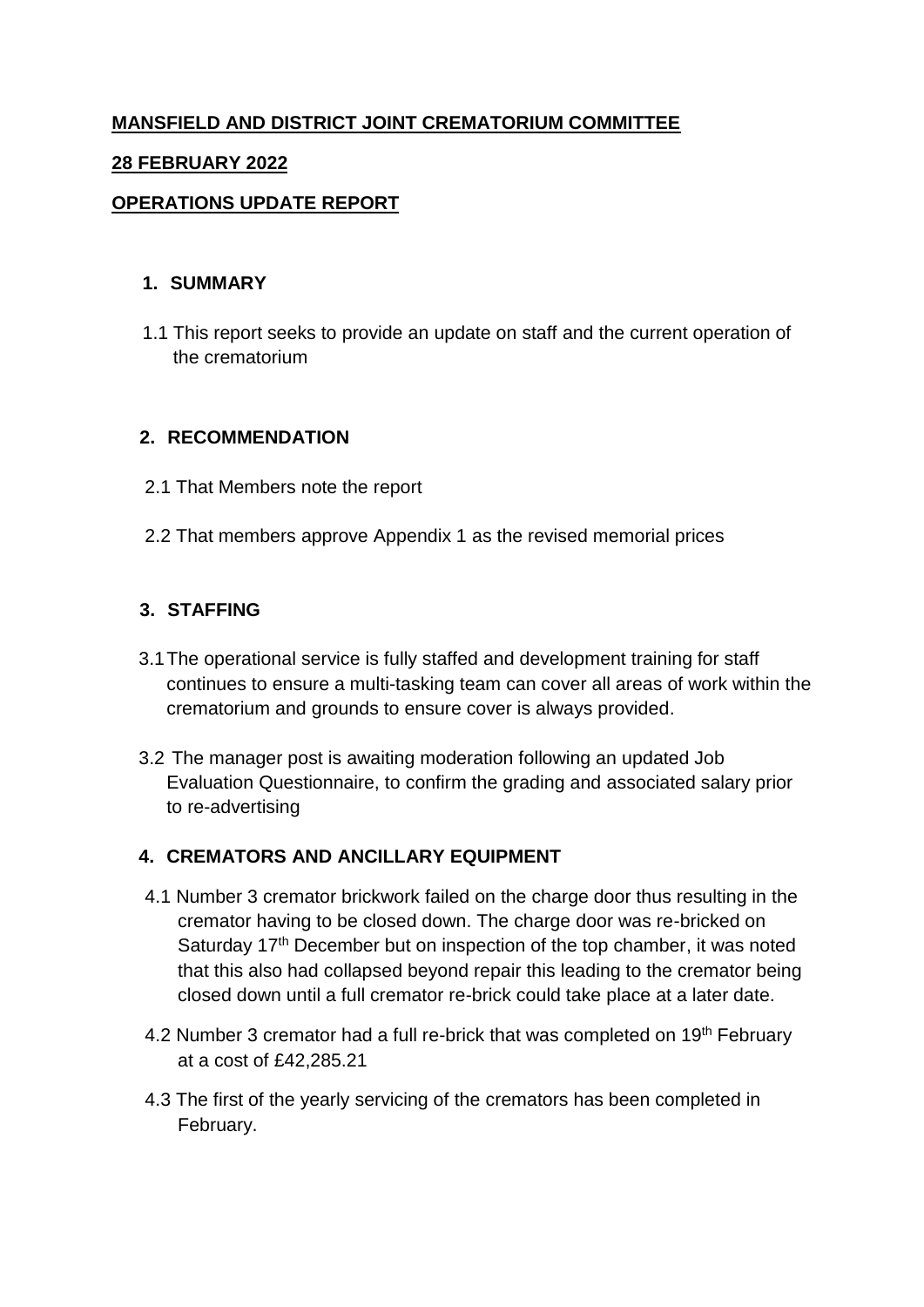- 4.4 Compulsory legal emissions testing was completed in February and the associated report will be provided by Scotec.
- 4.5 The current cremulator is around 15 years old and has processed around 34- 35,000 cremated remains, the cremulator is an essential part of equipment in the cremation process but has been regularly breaking down. A replacement refurbished cremulator at a cost of £12160.00 plus VAT has been identified, which will be supplied with a 12-month warranty, except for the electrical motors & electrical contactors which will have a 6-month warranty. This will ensure the timescale to process remains is not impacted by equipment failure in the short to medium term.

## Positives -

- (a) A new cremulator would cost in the region of 30 40K.
- (b) The current cremulator will be kept on-site and used as the backup cremulator.
- (c) Both cremulators will be serviced and maintained by the same company that holds spare parts.
- (d) Families will receive their cremated remains back on time and without further distress being caused.
- (e) The purchase will be funded from the unallocated capital PPW for 2021/2022 that was put on hold that would have been used to purchase a new cremulator.

Negatives -

- (a) The contract for new cremators and abatement will also include the ancillary equipment for all of the cremation process.
- 4.6 Cremation numbers will remain at 12 per day due to the age of the cremators and concerns around over-heating and reliability.

## **5. COVID/OMICRON**

- 5.1 Guidance from the government is constantly monitored for any changes that the crematorium needs to follow.
- 5.2 Covid risk assessments are reviewed monthly or when guidance changes.
- 5.3 Operational staff are still working a shift pattern to mitigate transmission of the Covid/Omicron virus. Staff are reminded to take daily LFT before work and to follow HR guidance for a positive LFT result.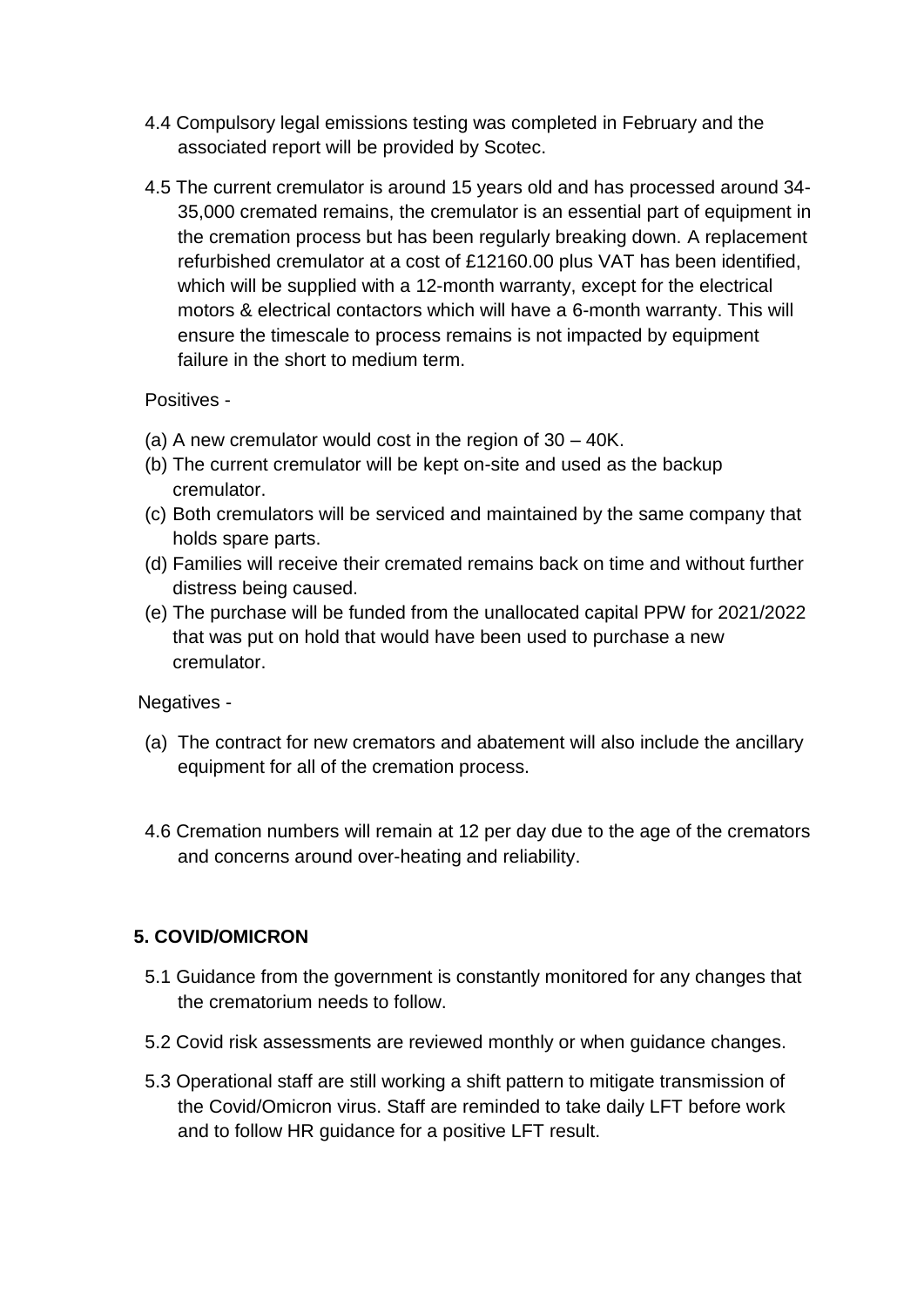- 5.4 Administration staff have the resources to work from home to mitigate the risk of transmission and also if they need to isolate.
- 5.5 Two of the gardeners will continue to work outside with the available resources to keep the grounds in good condition.
- 5.6 Witnessed Scatterings continue
- 5.7 The Book of Remembrance has continued to remain open Monday to Friday due to the safety measures that have been implemented to reduce the risk to staff and visitors. Floral Halls remain open for the public throughout the week.
- 5.8 Face coverings in all public areas are still a requirement for staff in line with MDC procedures/government guidelines as well as hand sanitiser and appropriate signage as per the risk assessments.
- 5.9 Saturday cremation fees were waived whilst the ongoing issue with number 3 cremator. We also put on extra services each Friday and these were held over, with permission from the families, to be cremated on a Saturday to make more service slots available.

#### **6. PROJECT UPDATE**

- 6.1 The new CCTV system has been installed at a final invoice is £15,541.00.
- 6.2 The new Audio/Visual system has been installed thus providing a more reliable service for the bereaved but has come in slightly over the budget of 20K advised. This was due to further upgrades being required once the old system was removed, the final invoice is £25,194.54
- 6.3 Funeral director's self-booking system is still awaiting the completion of the installation, following the transfer to laptops for the team. Integrity and security checks are taking place prior to rollout.
- 6.4 The crematorium has had a new web-based phone system installed, as part of a wider organisational update. The new system allows for more focussed messaging and holding options which enhances the caller experience. The new system also supports agile working for the office team.
- 6.5 Work to finalise the plan for the revamped pond and the surrounding area is underway.
- 6.6 The crematorium had previously been approached by a local funeral director about direct cremations. This is no longer being pursued as the funeral director chose another crematorium before we proposed our price to them.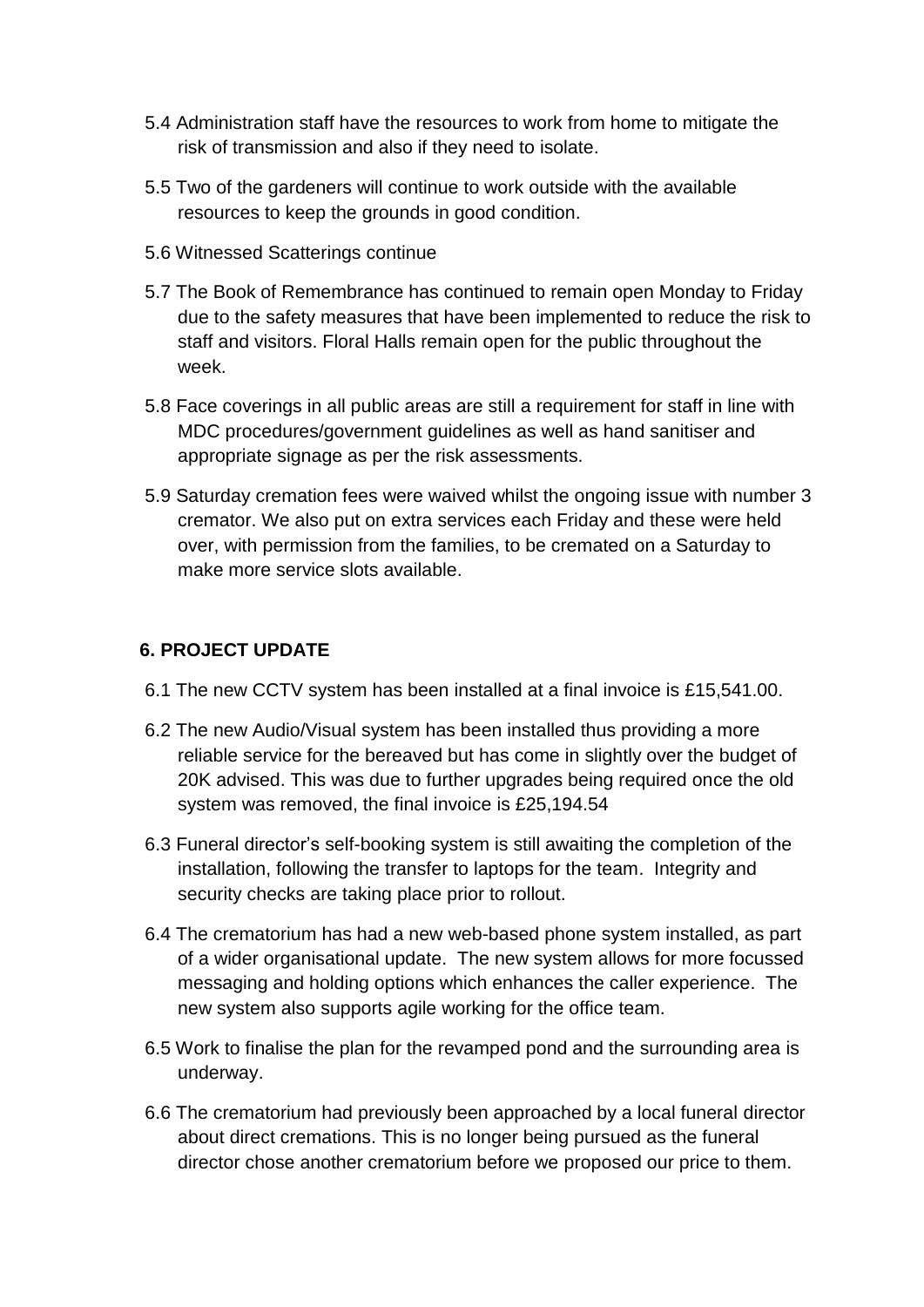## **7. NEW PROPOSALS**

7.1 In order to prolong the life of the existing cremators and minimize potential breakdown and disruption it is proposed to carry out an extra service per year for each of the cremators, on top of the existing twice yearly service schedule, to ensure they are operating as effectively as possible. The revised schedule will see servicing take place during the months of February, June, and October. Whilst servicing is taking place cremation numbers will be reduced to 8 per day as each cremator is taken out of operation whilst being serviced, with the schedule set to avoid the busy Winter months as far as possible. Servicing follows a comprehensive inspection (See Appendix 2) and will highlight any potential issues within the chambers and flues refractory. Then an estimated time frame can be agreed when/if a high-value repair will be needed.

## **8. COMMERCIAL INNOVATION**

8.1The new memorial options are now being promoted with the more popular memorial being the memorial tree leaves. The team will continue to promote a wider range of benches, in addition to the granite benches, including wood and Polywood. This is to provide options to meet differing budgets. The proposed fees for memorials are set out in detail in Appendix 1.

## **9. CREMATION DATA**

- 9.1 The throughput figures will continue to be reviewed monthly and any further changes will be reflected in the budgetary forecasts.
- 9.2 The table below shows a comparison per Quarter over the last 2 years. This is a working table and will be populated per quarter.

| Year           | 2019/2020 | 2020/2021 | 2021/2022       | 2022/2023 |
|----------------|-----------|-----------|-----------------|-----------|
| Q <sub>1</sub> | 565       | 745       | 533             |           |
| Q2             | 505       | 511       | 558             |           |
| Q <sub>3</sub> | 579       | 640       | 607             |           |
| Q <sub>4</sub> | 660       | 838       |                 |           |
| <b>Total</b>   | 2,309     | 2,734     | 1,718 (to date) |           |